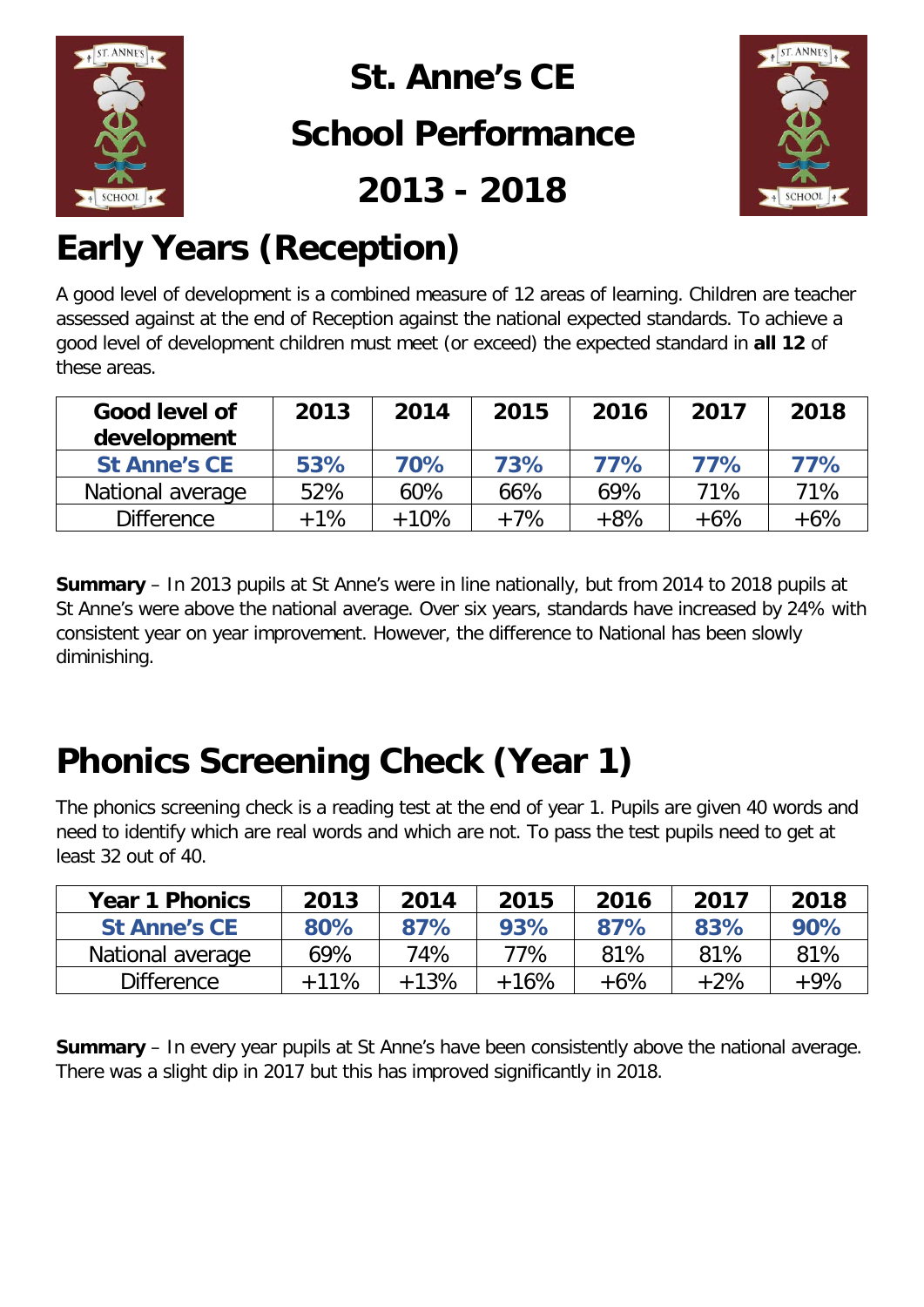

### **St. Anne's CE**

### **School Performance**

**2013 - 2018**



## **Key Stage 1 (Year 2)**

Pupils are teacher assessed at the end of key stage 1 at the end of year 2. Pupils are teacher assessed against criteria contained within the statutory 'Interim Teacher Assessment Framework'. This defines the new standard.

|                | <b>Expected Standard</b> |        | 2017   | 2018  |
|----------------|--------------------------|--------|--------|-------|
|                | <b>St Anne's CE</b>      | 87%    | 87%    | 77%   |
| <b>Reading</b> | National average         | 74%    | 76%    | 76%   |
|                | <b>Difference</b>        | $+13%$ | $+11%$ | $+1%$ |
|                | <b>St Anne's CE</b>      | 80%    | 80%    | 73%   |
| Writing        | National average         | 65%    | 68%    | 68%   |
|                | <b>Difference</b>        | $+15%$ | $+12%$ | $+5%$ |
|                | <b>St Anne's CE</b>      | 87%    | 87%    | 83%   |
| <b>Maths</b>   | National average         | 73%    | 75%    | 75%   |
|                | <b>Difference</b>        | $+14%$ | $+12%$ | $+8%$ |

**Summary** – In all years St Anne's is above the national average. However, the 2018 results in Reading in particular are only just above national. The difference to National has been slowly diminishing over the three years.

| <b>Greater Depth</b> |                     | 2016   | 2017   | 2018   |
|----------------------|---------------------|--------|--------|--------|
|                      | <b>St Anne's CE</b> | 33%    | 30%    | 30%    |
| <b>Reading</b>       | National average    | 24%    | 25%    | 25%    |
|                      | <b>Difference</b>   | $+9%$  | $+5%$  | $+5%$  |
|                      | <b>St Anne's CE</b> | 30%    | 30%    | 23%    |
| Writing              | National average    | 13%    | 16%    | 16%    |
|                      | <b>Difference</b>   | $+17%$ | $+14%$ | $+7%$  |
|                      | <b>St Anne's CE</b> | 33%    | 30%    | 37%    |
| <b>Maths</b>         | National average    | 18%    | 21%    | 21%    |
|                      | <b>Difference</b>   | $+15%$ | $+9%$  | $+16%$ |

**Summary** – In all years St Anne's is well above the national average.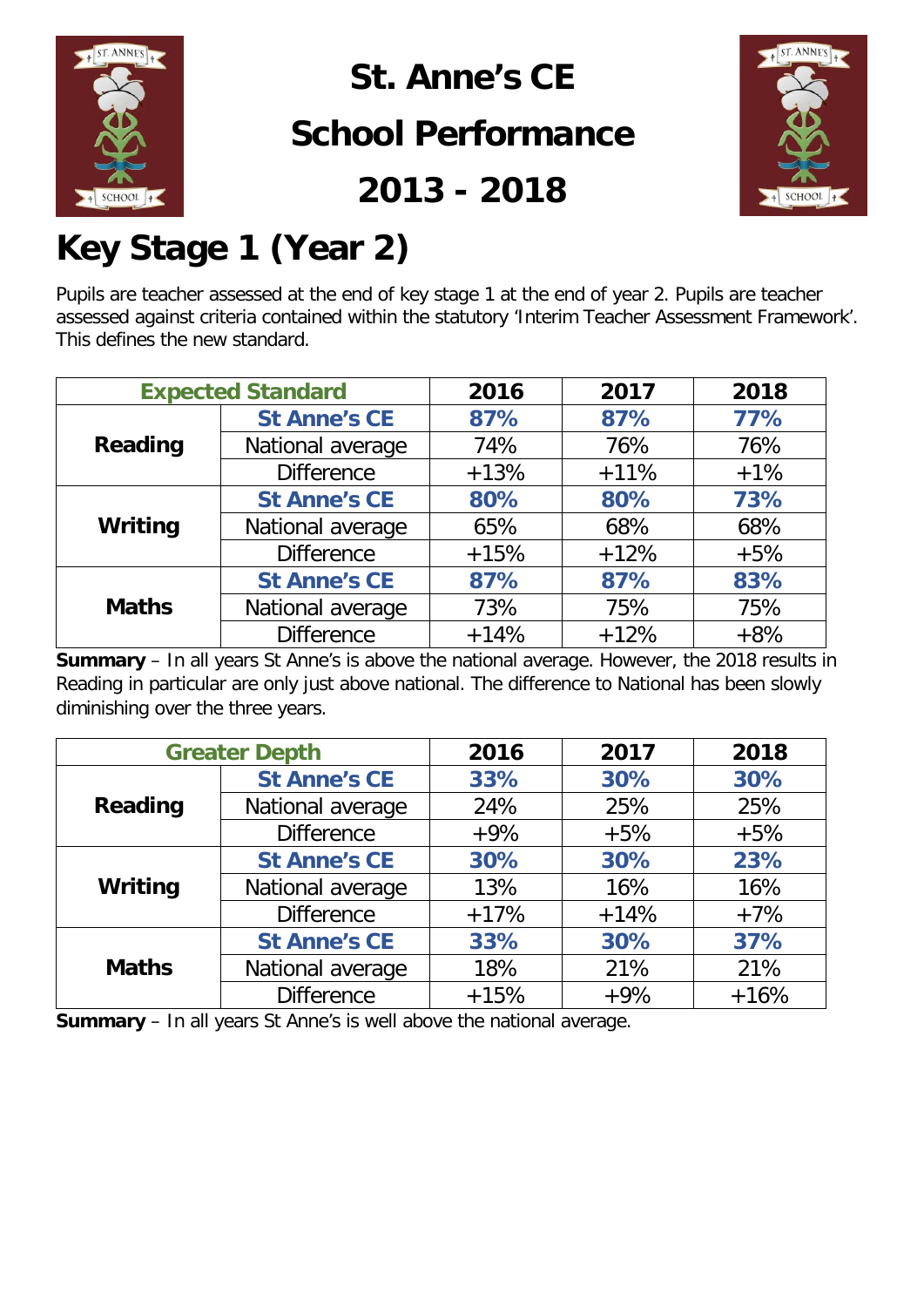

# **St. Anne's CE School Performance 2013 - 2018**



## **Key Stage 2 (Year 6)**

Pupils sit SATs tests at the end of key stage 2 at the end of year 6 for Reading, Grammar, punctuation and spelling and Maths. Writing is teacher assessed. The expected standard nationally at the end of key stage 2 is defined within the statutory 'Interim Teacher Assessment Framework'

| <b>Expected Standard</b> |                        | 2016   | 2017   | 2018   |
|--------------------------|------------------------|--------|--------|--------|
|                          | <b>St. Anne's CE</b>   | 90%    | 90%    | 87%    |
| <b>Reading</b>           | National average       | 66%    | 71%    | 75%    |
|                          | <b>Difference</b>      | $+24%$ | $+19%$ | $+12%$ |
|                          | <b>St. Anne's CE</b>   | 93%    | 90%    | 90%    |
| Writing                  | National average       | 74%    | 76%    | 78%    |
|                          | <b>Difference</b>      | $+19%$ | $+14%$ | $+12%$ |
| Spelling,                | <b>St. Anne's CE</b>   | 83%    | 93%    | 87%    |
| punctuation &            | National average       | 72%    | 77%    | 78%    |
| grammar                  | <b>Difference</b>      | $+11%$ | $+16%$ | $+9%$  |
|                          | <b>St. Anne's CE</b>   | 93%    | 97%    | 87%    |
| <b>Maths</b>             | National average       | 70%    | 75%    | 76%    |
|                          | <b>Difference</b>      | $+23%$ | $+22%$ | $+11%$ |
| Reading, Writing &       | <b>St. Anne's CE</b>   | 86%    | 83%    | 74%    |
| <b>Maths combined</b>    | National average       | 53%    | 61%    | 64%    |
|                          | <b>Difference</b><br>. | $+33%$ | $+22%$ | $+10%$ |

**Summary** – Overall pupils at St Anne's are well above the national average in all subjects.

In **Reading** 87% of pupils achieved the expected standard compared to 75% of pupils nationally (12% more at St Anne's).

In **Writing** 90% of pupils achieved the expected standard compared to 78% of pupils nationally (12% more at St Anne's).

In **Spelling, Punctuation & Grammar** 87% of pupils achieved the expected standard compared to 78% of pupils nationally (9% more at St Anne's).

In **Maths** 87% of pupils achieved the expected standard compared to 76% of pupils nationally (11% more at St. Anne's).

In **Reading, Writing & Maths combined** 74% of pupils achieved the expected standard compared to 64% of pupils nationally (10% more at St. Anne's).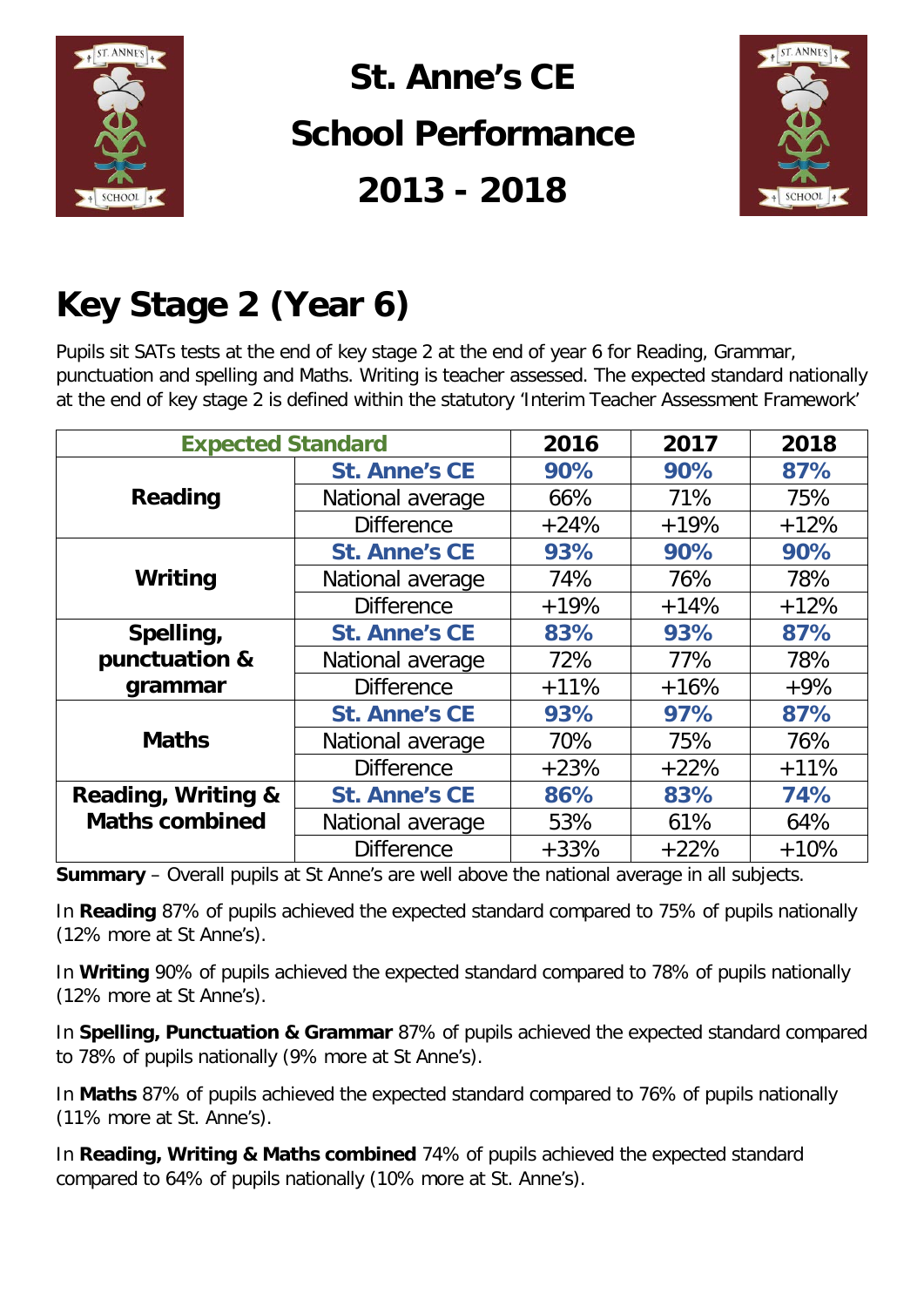

### **St. Anne's CE**

#### **School Performance**

### **2013 - 2018**



| High score / greater depth |                     | 2016   | 2017   | 2018   |
|----------------------------|---------------------|--------|--------|--------|
|                            | <b>St Anne's CE</b> | 34%    | 43%    | 35%    |
| Reading                    | National average    | 19%    | 25%    | 25%    |
|                            | <b>Difference</b>   | $+16%$ | $+18%$ | $+10%$ |
|                            | <b>St Anne's CE</b> | 41%    | 40%    | 35%    |
| Writing                    | National average    | 15%    | 18%    | 18%    |
|                            | <b>Difference</b>   | $+26%$ | $+22%$ | $+17%$ |
| Spelling,                  | <b>St Anne's CE</b> | 35%    | 60%    | 35%    |
| punctuation &              | National average    | 23%    | 31%    | 31%    |
| grammar                    | <b>Difference</b>   | $+12%$ | $+29%$ | $+4%$  |
|                            | <b>St Anne's CE</b> | 59%    | 60%    | 35%    |
| <b>Maths</b>               | National average    | 17%    | 23%    | 23%    |
|                            | <b>Difference</b>   | $+42%$ | $+37%$ | $+12%$ |
| Reading, Writing &         | <b>St Anne's CE</b> | 24%    | 27%    | 16%    |
| <b>Maths combined</b>      | National average    | 5%     | 9%     | 9%     |
|                            | <b>Difference</b>   | $+19%$ | $+18%$ | $+7%$  |

| <b>Scaled Scores</b>              |                     | 2016   | 2017   | 2018   |
|-----------------------------------|---------------------|--------|--------|--------|
|                                   | <b>St Anne's CE</b> | 107.7  | 107.9  | 107.1  |
| Reading                           | National average    | 103    | 104    | 104    |
|                                   | <b>Difference</b>   | $+4.7$ | $+3.9$ | $+3.1$ |
| Spelling,                         | <b>St Anne's CE</b> | 107.4  | 110.6  | 107.5  |
| punctuation &<br>National average |                     | 104    | 106    | 106    |
| grammar                           | <b>Difference</b>   | $+3.4$ | $+4.6$ | $+1.5$ |
|                                   | <b>St Anne's CE</b> | 110.4  | 111.1  | 106.7  |
| <b>Maths</b>                      | National average    | 103    | 104    | 104    |
|                                   | <b>Difference</b>   | $+7.4$ | $+7.1$ | $+2.7$ |

|              | <b>KS1-KS2 Progress Score</b> |         | 2017    | 2018    |
|--------------|-------------------------------|---------|---------|---------|
|              | <b>St Anne's CE</b>           | 6.32    | 2.94    | 0.61    |
| Reading      | National average              |         | O       | O       |
|              | <b>Difference</b>             | $+6.32$ | $+2.94$ | $+0.61$ |
| Writing      | <b>St Anne's CE</b>           | 6.17    | 3.14    | 2.33    |
|              | National average              | 0       | 0       | O       |
|              | <b>Difference</b>             | $+6.17$ | $+3.14$ | $+2.33$ |
| <b>Maths</b> | <b>St Anne's CE</b>           | 8.48    | 6.15    | 0.97    |
|              | National average              |         | 0       |         |
|              | <b>Difference</b>             | $+8.48$ | $+6.15$ | $+0.97$ |